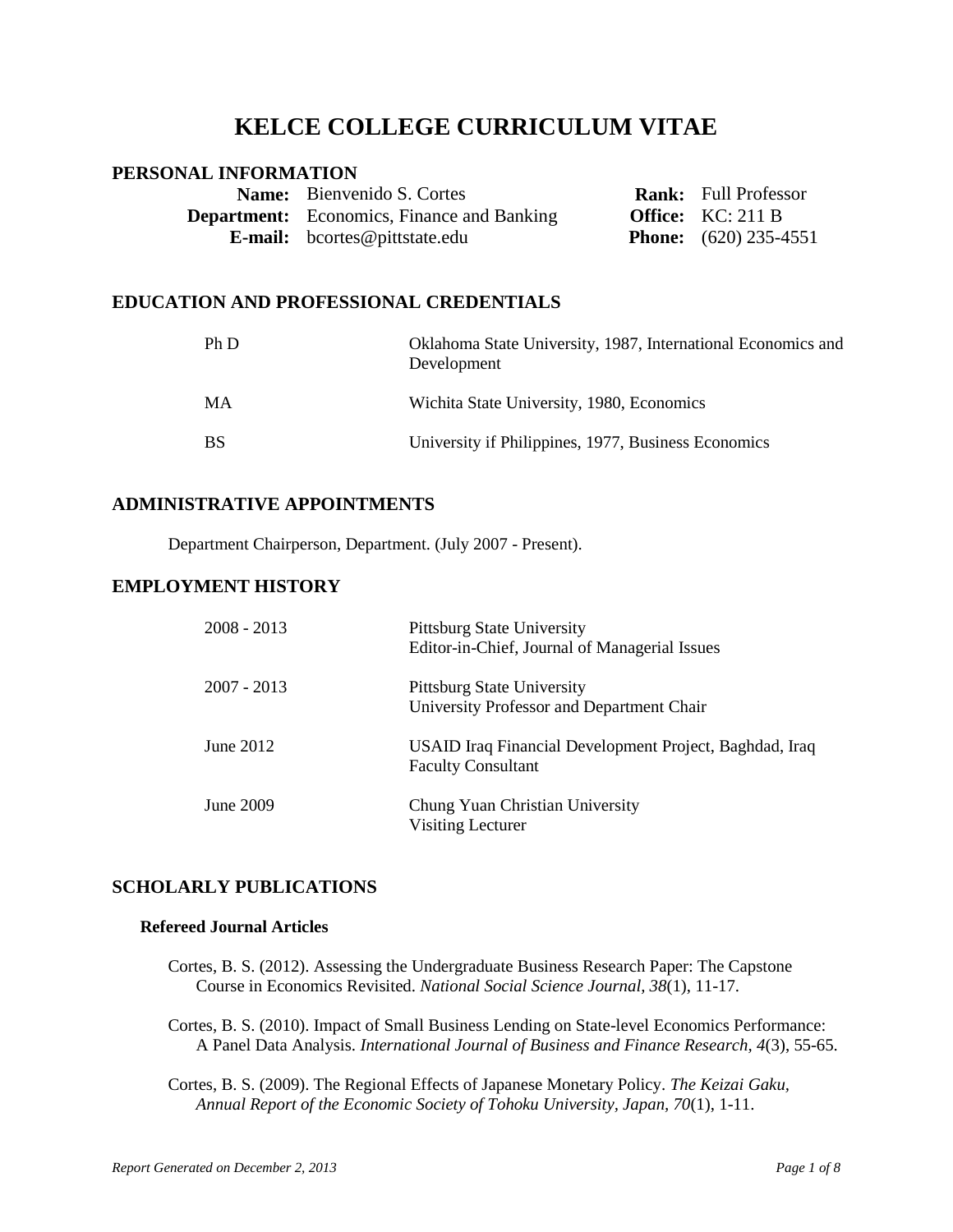Lal, A. K., Cortes, B. S. (2008). An Analysis of Attitudes Towards Foreign Trade. *The Journal of Economics and Economic Education Research, 9*(3), 101-115.

#### **Conference Proceedings**

- Cortes, B. S., McKinnis, M. R. (2012). *Minority-owned Small Businesses, SBA Lending, and State-level Economic Performance* (1st ed., vol. 19). Proceedings of ASBBS.
- Cortes, B. S. (2011). *Assessing the Undergraduate Business Research Paper: The Capstone Course in Economics Revisited* (vol. 47, pp. 14-23). Seattle, WA: National Social Science Association.

#### **Other**

- Cortes, B. S. (2012). In Steven Husted and Michael Melvin (Ed.), *International Economics* (9th ed.). Pearson: Addison-Wesley.
- Cortes, B. S. (2012). In Steven Husted and Michael Melvin (Ed.), *International Economics* (9th ed.). Pearson: Addison-Wesley.
- Cortes, B. S. (2012). *Report on Iraq Business Finance and Banking Curricula*. USAID Iraq Financial Development Project.
- Cortes, B. S. (2009). In Steven Husted and Michael Melvin (Ed.), *International Economics* (8th ed.). Pearson: Addison-Wesley.

#### **Work in Progress**

"Micropolitan Area Economic Growth and Fiscal Policy" (On-Going)

"Small Business Credit and Regional Volatility in Taiwan" (On-Going)

"Volatility and County Economic Growth in Kansas" (On-Going)

# **SCHOLARLY PRESENTATIONS**

#### **Paper**

- Cortes, B. S. (Author & Presenter), McKinnis, M. R., Davidsson, M., Mid-Continent Regional Science Association conference, "Industrial Composition, Fiscal Policy, and Micropolitan Area Economic Growth," Kansas City. (May 2013).
- Cortes, B. S. (Author & Presenter), McKinnis, M. R. (Author), Missouri Valley Economic Association, "'Regional Volatility, Industry Mix, and Interactive Policy Impact: The Case of Kansas'," Memphis, TN. (October 2012).
- Cortes, B. S. (Author & Presenter), "'The Role of Government and the Banking Sector in Small Firm Credit Supply'," Al Mansour University College, Baghdad, Iraq. (June 28, 2012).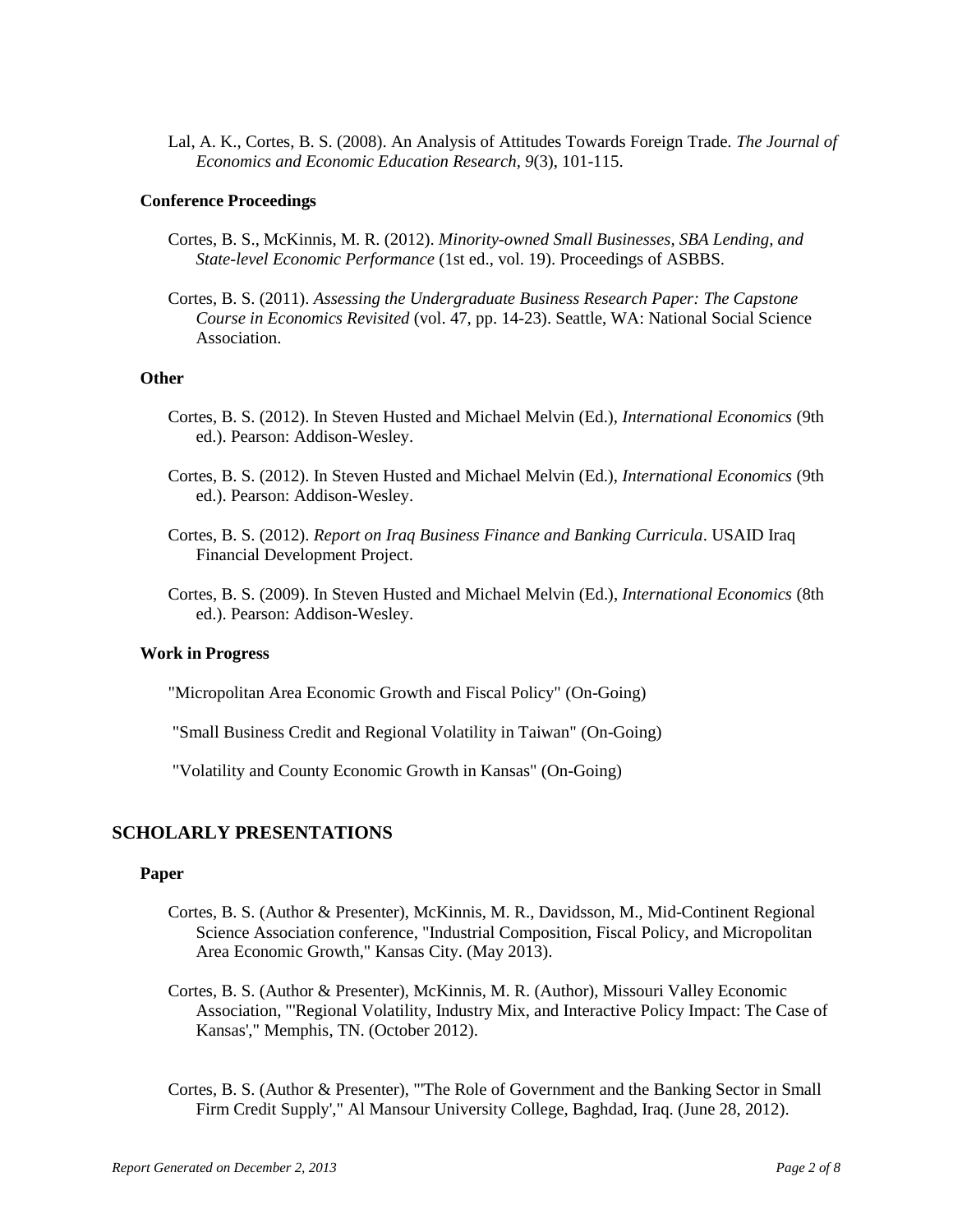- Cortes, B. S. (Author & Presenter), McKinnis, M. R. (Author), American Society of Business and Behavioral Science International Finance, "'Minority-owned Small Businesses, SBA Lending, and State-level Economic Performance'," Las Vegas. (February 2012).
- Cortes, B. S. (Author & Presenter), National Social Science Association conference, "'Assessing the Undergraduate Business Research Paper: The Capstone Course in Economics Revisited'," Seattle, WA, USA. (August 2011).
- Cortes, B. S. (Author & Presenter), Chiang, S.-h. (Author), East Asian Economic Association, "'Determinants of Regional Employment Volatility in Taiwan'," Seoul, Korea. (2010).
- Cortes, B. S. (Author & Presenter), Global Conference on Business and Finance (IBFR), "'Impact of Small Business Lending on State-level Economics Performance: A Panel Data Analysis'," Hawaii, USA. (January 2010).
- Cortes, B. S. (Author & Presenter), Japan Economic Policy Association 7th International Conference, "'Regional Heterogeneity and the Effectiveness of Japanese Monetary Policy'," Kyoto, Japan. (December 2008).
- Cortes, B. S. (Author & Presenter), 11th International Convention of the East Asian Economic Association, "'The Role of Money in the Monetary Policy of the Philippines'," Manila, Philippines. (November 2008).
- Cortes, B. S. (Author & Presenter), Missouri Valley Economics Association Conference, "'The Impact of Small Business Administration Loans on Local Economic Performance in Kansas'," St. Louis, MO, USA. (October 2008).

# **COURSES TAUGHT**

#### **Pittsburg State University**

ECON 200, INTRODUCTION TO MICROECONOMICS, 3 courses. ECON 418, INTERMEDIATE MICROECONOMICS, 3 courses. ECON 485, 'INDUSTRIAL ORGANIZATION', 3 courses. ECON 640, INTERNATIONAL TRADE, 1 course. ECON 665, SEMINAR IN APPLIED ECONOMICS, 4 courses. ECON 693, TP: INDUSTRIAL ORGANIZATION', 3 courses. ECON 694, INTERNSHIP IN ECONOMICS, 1 course. ECON 805, ECONOMIC ANALYSIS, 5 courses. ECON 827, SEM: INDUSTRIAL ORGANIZATION', 3 courses.

# **FACULTY/TEACHING DEVELOPMENT ACTIVITIES**

## **Conference Attendance**

Conference Attendance, "JSTOR/ITHAKA conference," JSTOR/ITHAKA, NYC, NY. (2012).

Conference Attendance, Missouri Valley Economic Association, Memphis, TN. (October 2012).

Conference Attendance, Al Mansour University College, Baghdad. (June 28, 2012).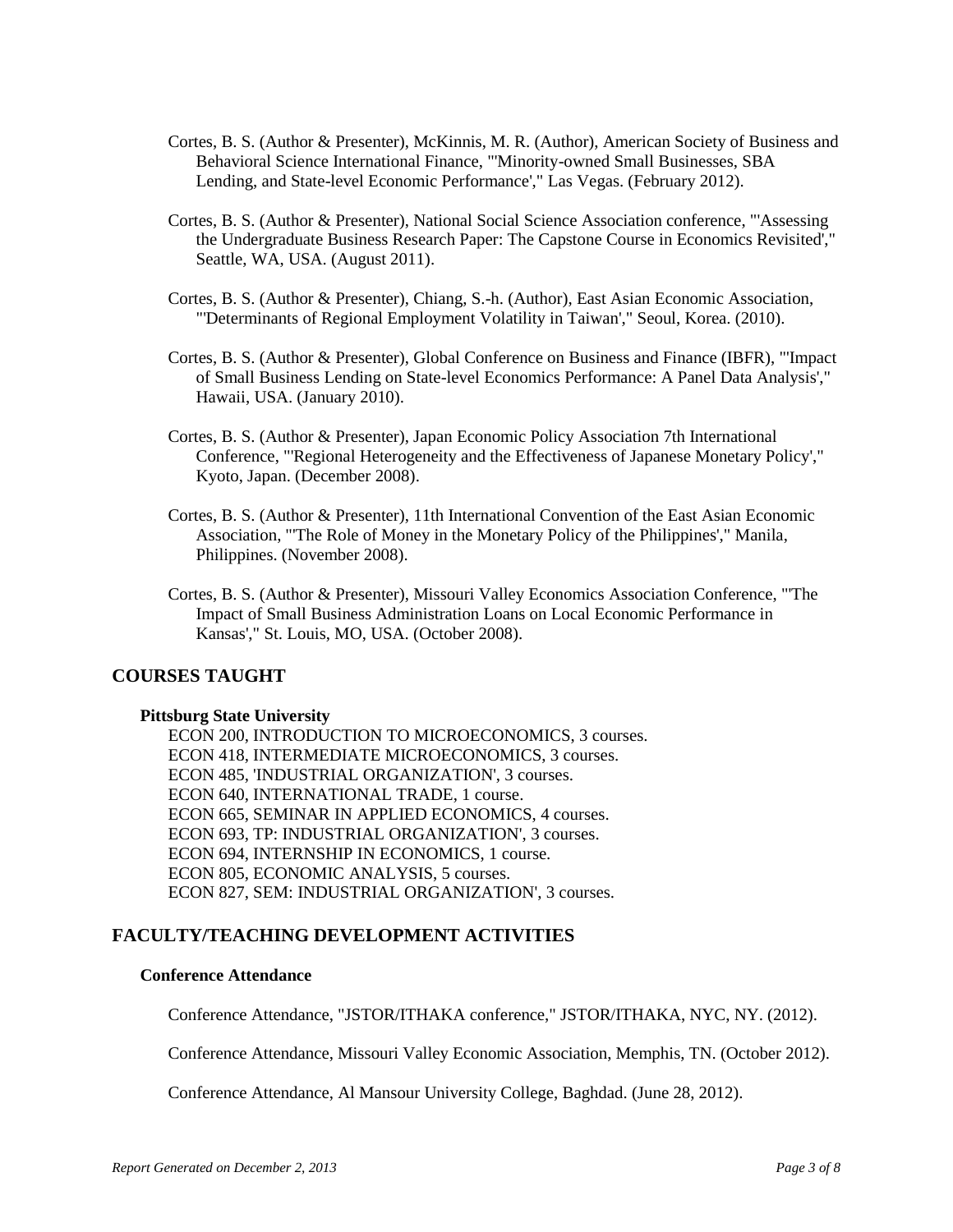- Conference Attendance, American Society of Business and Behavioral Science (ASBBS), Las Vegas, NV. (February 2012).
- Conference Attendance, "JSTOR/ITHAKA conference," JSTOR/ITHAKA, NYC, NY. (2011).
- Conference Attendance, "National Social Science Association conference," National Social Science Association, Seattle, WA. (August 2011).
- Conference Attendance, East Asian Economic Association, Seoul. (2010).
- Conference Attendance, "Southeast Kansas International Trade Consortium with Kansas Department of Commerce," IBFR, HI. (January 2010).
- Conference Attendance, "Japan Economic Policy Association 7th International Conference," Japan Economic Policy Association, Kyoto. (December 2008).
- Conference Attendance, "11th International Convention of the East Asian Economic Association," East Asian Economic Association, Manila. (November 2008).
- Conference Attendance, "Missouri Valley Economic Association Conference," Missouri Valley Economic Association, St. Louis, MO. (October 2008).

#### **Faculty Fellowship**

Faculty Fellowship, "USAID Iraq Financial Development Project "Current Developments in International Finance"," Al Mansour University College, Baghdad. (June 24, 2012 - June 28, 2012).

## **Seminar**

Seminar, "AACSB Assessment Seminar," AACSB, Atlanta, GA. (2012).

Seminar, "AACSB Assessment Seminar," AACSB, Arlington, TX. (2009).

Seminar, "AACSB Assessment Seminar," AACSB, LA, CA. (2008).

#### **Workshop**

- Workshop, "Managing Time and Multiple Priorities," PSU-WSU Center for Management Development, KS. (2012).
- Workshop, "PSU professional development workshop on Course Redesign; iPad Workshop," Pittsburg State University, Pittsburg, KS. (2012).
- Workshop, "PSU-MAMTC-City of Pittsburg workshop on Innovation Engineering University Curriculum," Pittsburg State University, Pittsburg, KS. (2012).
- Workshop, "PSU Wrapping Up and Concluding Your Canvas Course," Pittsburg State University, Pittsburg, KS. (November 2012).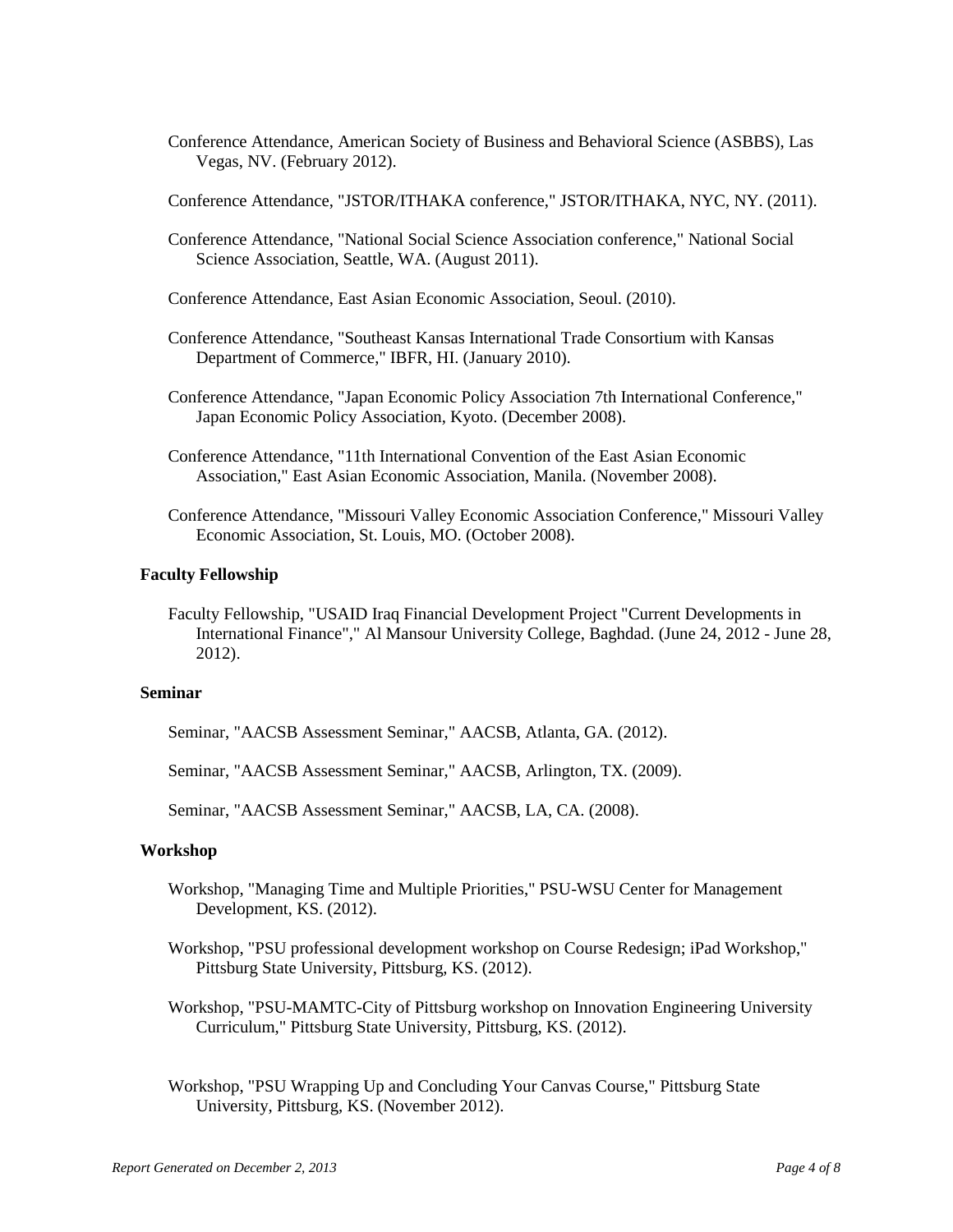- Workshop, "PSU Workshop on ANGEL User Group," Pittsburg State University, Pittsburg, KS. (2011).
- Workshop, "PSU Workshop on Conflict Management Resolution," Pittsburg State University, Pittsburg, KS. (2011).
- Workshop, "Using the PSU Writing Rubric in ANGEL and LiveText," Pittsburg State University, Pittsburg, KS. (2011).
- Workshop, "PSU Facebook for Faculty Workshop," Pittsburg State University, Pittsburg, KS. (2010).
- Workshop, "PSU Workshop on ANGEL 7.3," Pittsburg State University, Pittsburg, KS. (2009).
- Workshop, "Punctuation and Writing Workshop," Pittsburg State University, Pittsburg, KS. (2009).
- Workshop, "PSU Writing Workshops: Waldo Workshop on Paper Grading," Pittsburg State University, Pittsburg, KS. (2008).

Workshop, "Using Experiments to Teach Economics Workshop," Fayetteville, AR. (June 2008).

## **PROFESSIONAL ACTIVITIES**

Member, Academy of Economics and Finance.

Member, American Association of Behavioral and Social Sciences.

Member, American Society of Business and Behavioral Sciences.

Member, Beta Gamma Sigma business honors society.

Member, East Asian Economics Association.

Member, Fulbright Association.

Member, Japan Economic Policy Association.

Mid-Continent Regional Science Association.

Member, Missouri Valley Economic Association.

Member, National Social Science Association.

Regional Science Association International.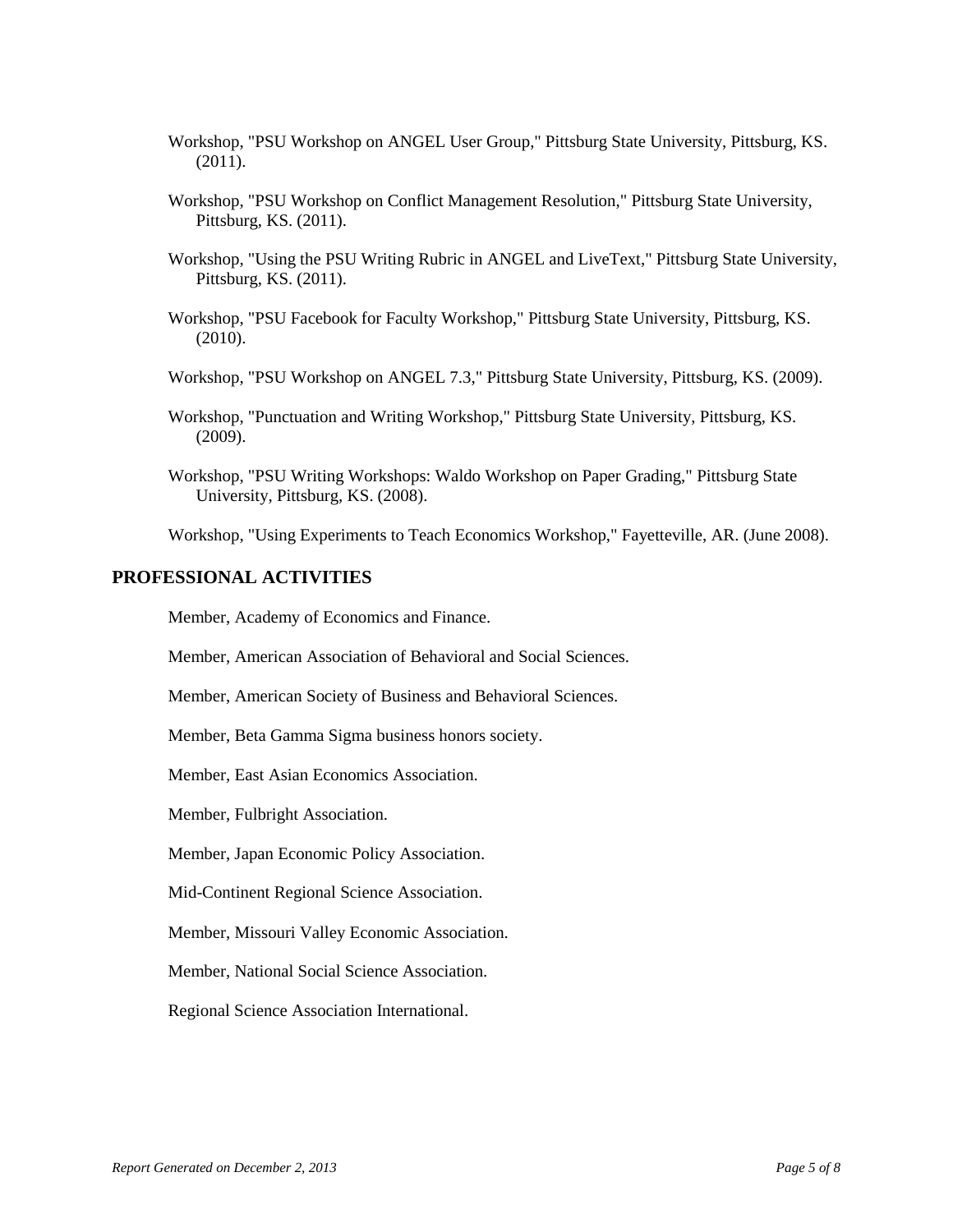## **HONORS**

#### **Scholarship/Research**

Outstanding Research Award, IBFR Global Conference on Business and Finance. (2010).

## **SERVICE AND CONSULTING**

#### **Department Service**

Committee Member, Economics Department Curriculum Committee.

#### **College Service**

Committee Member, Kelce College Assessment Committee.

Committee Member, Kelce College Curriculum Committee.

Committee Member, Kelce College Fund-raising Committee.

Committee Member, Kelce College International Business Committee.

Committee Member, Kelce College Promotion Committee.

Committee Member, Kelce College Strategic Planning Committee.

Committee Member, MBA Program Advisory Committee.

Committee Member, College of Business U.S. Dept. of Education Title VIB grant. (2006 - 2008).

#### **University Service**

Committee Member, Faculty Senate and Executive Committee.

Committee Member, Graduate Council.

Committee Member, PSU in Paraguay Committee.

Committee Member, University Assessment Committee.

Committee Member, University Curriculum Committee.

Committee Member, University Institutional Effectiveness Committee.

Committee Member, University Program Review Committee.

Committee Member, University Student Publications Committee.

Committee Member, University Study Abroad Committee.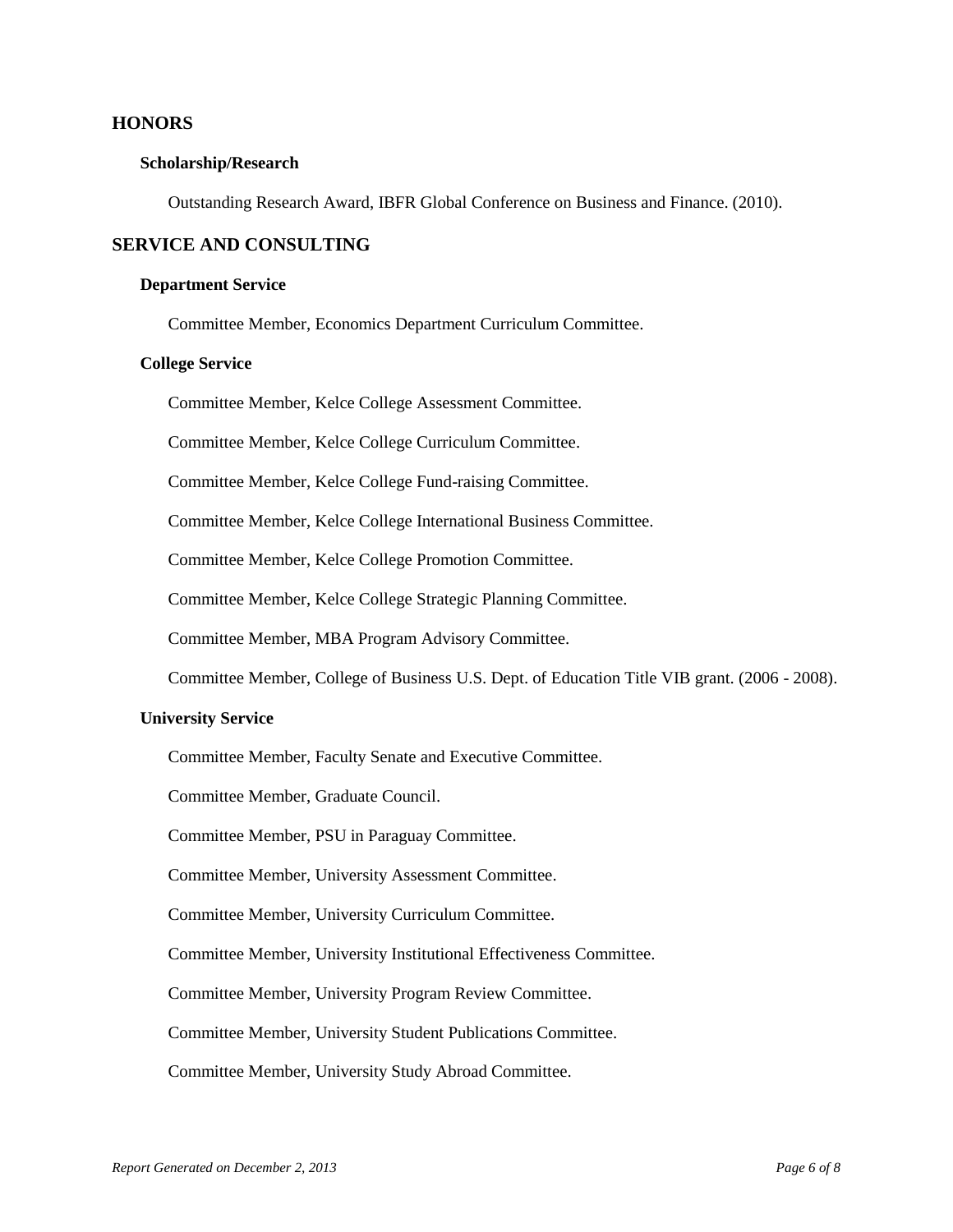Task Force Member, University Writing Task Force.

#### **Professional Service**

Member, American Association of Behavioral and Social Sciences.

Member, American Society of Business and Behavioral Sciences.

Member, Beta Gamma Sigma business honors society.

Session Chair, Conference.

Member, East Asian Economics Association.

Consultant, Economic impact study.

Member, Fulbright Association.

Member, Fulbright Specialist Program.

Member, Japan Economic Policy Association.

Member, Missouri Valley Economic Association.

Member, National Social Science Association.

Grant Writer.

Reviewer, Conference Paper, Professional Conferences.

Accuracy Checker, Publishing Company.

Reviewer, Book, Review of Industrial Organization.

Reviewer, Book.

Attendee, Meeting, Roundtable Discussion.

Member, Strategic Academic Resource & Policy Team Committee, Kansas Inc.

Member, Sunflower Kiwanis, Pittsburg, KS.

Reviewer, Book, Textbook reviewer (Sage, Pearson, etc.).

Writer, Textbook Supplements (PPT, Instructor; S Manual) for Publishing Company (Pearson Higher Education).

Editor, Journal Editor, The Journal of Managerial Issues.

Board of Directors of a Company, Wesley House, Pittsburg, KS.